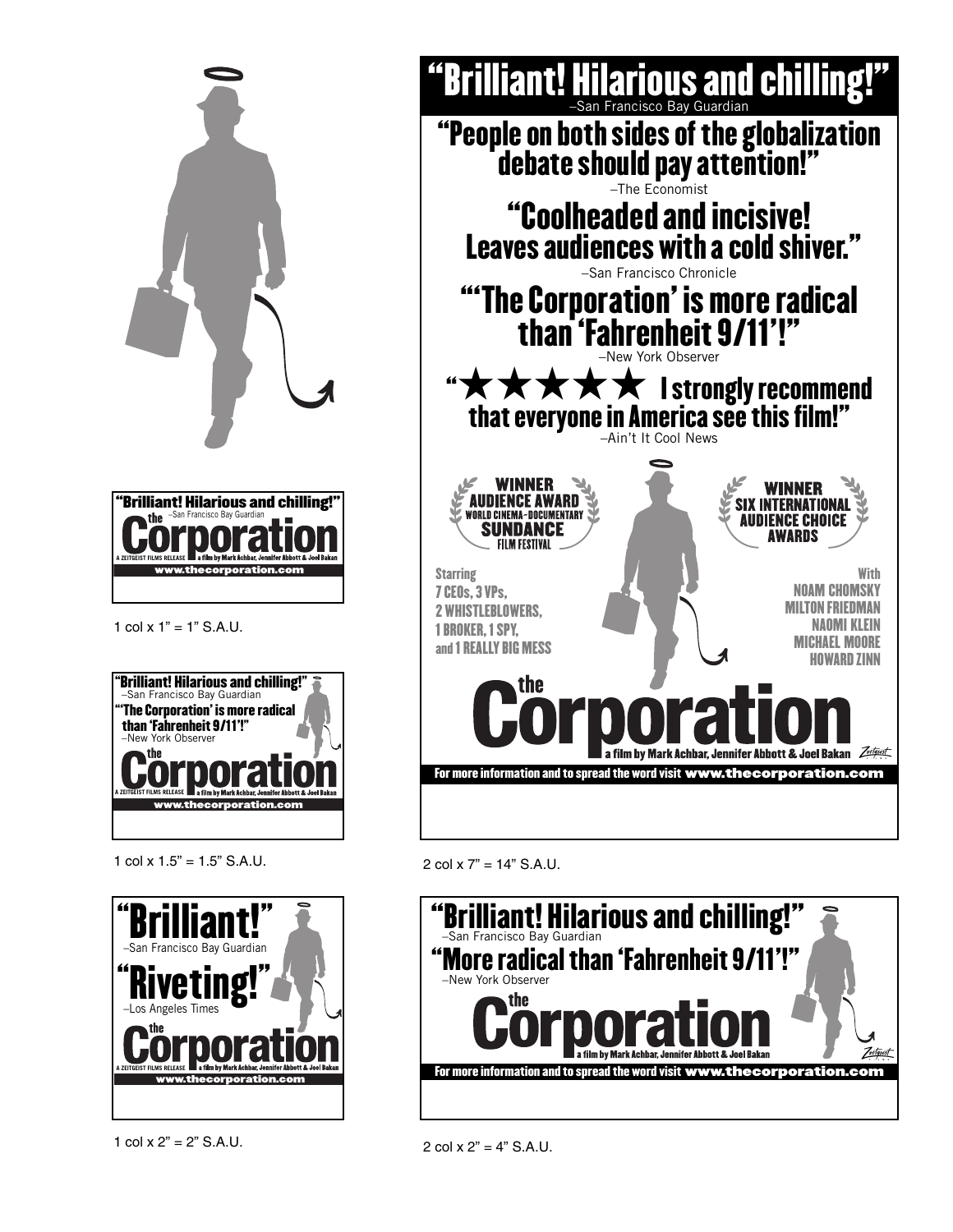

1 col  $x 3" = 3"$  S.A.U. 2 col  $x 3" = 6"$  S.A.U.